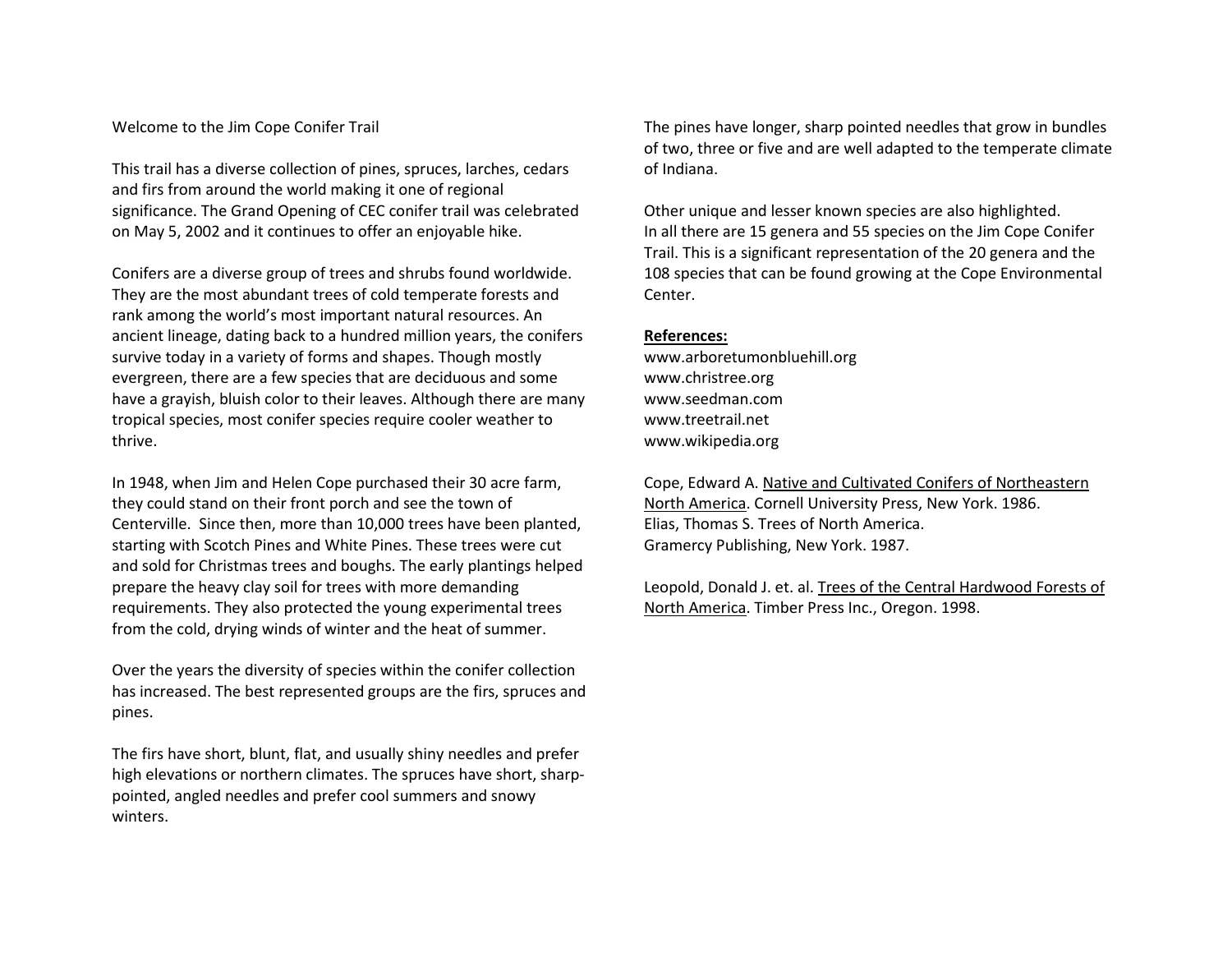1. **Concolor Fir** (*Abies concolor*) – This Fir, also commonly called White fir, is native to the western United States and may grow to be 130-150 ft. tall. The oldest of these trees may occasionally reach 350 years of age. Concolor fir is tolerant of a considerable amount of shade. Its best growth is on moist loamy soils but it may often be found on dry thin soils. This species is commonly found with Douglas fir, sugar pine, ponderosa pine, and red fir. It has good foliage color and pleasing natural shape and aroma and good needle retention making it a popular Christmas tree.

2. **Nordmann Fir** (*Abies nordmanniana*) – The Nordmann Fir is native to the mountains east of the Black Sea in Turkey, Georgia and Russia. Some of the tallest trees in Europe are Nordmann Firs reaching up to 256 ft. tall. It occurs at altitudes of 2900–7200 ft. on mountains with a rainfall of over 40 inches. The cones are 4-8 inches long and 1-2 inches broad. They disintegrate when mature to release the seeds.

3. **Eastern White Pine** (*Pinus strobes*) - This is a large pine native to eastern North America occurring from Newfoundland to the north of Georgia. Eastern White Pine is the tallest tree in eastern North America. In old growth pre-colonial stands it grew to about 230 ft. tall but current trees typically only reach 100-160 ft. in height. White pine forests originally covered much of northeastern North America. Few of the original trees remain untouched by extensive logging operations in the 1700s and 1800s which harvested the valuable wood. White Pine needles contain five times the amount of Vitamin C (by weight) of lemons, and make an excellent tea. The inner bark (cambium) is edible.

4. **Chinese Arborvitae** (*Platycladus orientalis*) - This species is native to northwestern China and widely naturalized elsewhere in Asia. It is a small slow growing tree around 50–65 ft. tall. The common name "arborvitae" is from Latin, tree of life, and is based on its

association with long life and vitality. Some of the larger specimens planted around Buddhist temples in China are said to be in excess of 1,000 years old.

5. **Bosnian Pine** (*Pinus leucodermis*) - This species of Pine occurs in the mountains of southeastern Europe growing at an altitude of 2,900–8,200 ft. It is a member of the hard pine group with leaves in bundles of two. Its long seeds are wind dispersed. This is a popular ornamental tree, giving reliable, steady yet slow growth on a wide range of sites. It is very tolerant of severe winter cold, hardy down to at least -50°F, and of severe wind exposure.

6. **Balsam Fir** (*Abies balsamea*) - The Balsam Fir is a North American fir native to most of eastern and central Canada. The bark on young trees is smooth and grey becoming rough and fissured on old trees. The long dark purple cones ripen brown and disintegrate to release the winged seeds in September. This tree provides food in the form of oil rich seeds for moose, American red squirrels, crossbills and chickadees, as well as shelter to snowshoe hare, whitetail deer and ruffed grouse along with other small mammals and songbirds.

7. **Eastern Redcedar** (*Juniperus virginiana*) - This is a widespread species of juniper found from southeastern Canada to the Gulf of Mexico. It is the only conifer native to Indiana. It is a dense slow growing tree that may never become more than a bush on poor soil. The berry like cones matures in 6-8 months and furnishes winter food for many birds which disperse the wingless seeds. The heartwood is fragrant, very light and durable, even in contact with soil. It was once a premier wood for pencils.

8. **Colorado Blue Spruce** (*Picea pungens*) - Planted in 1992. This medium sized evergreen grows to heights of 80–100 ft. tall and can normally be found in altitudes ranging from 5900-9800 ft. Native of western North America, it usually grows along streamlines of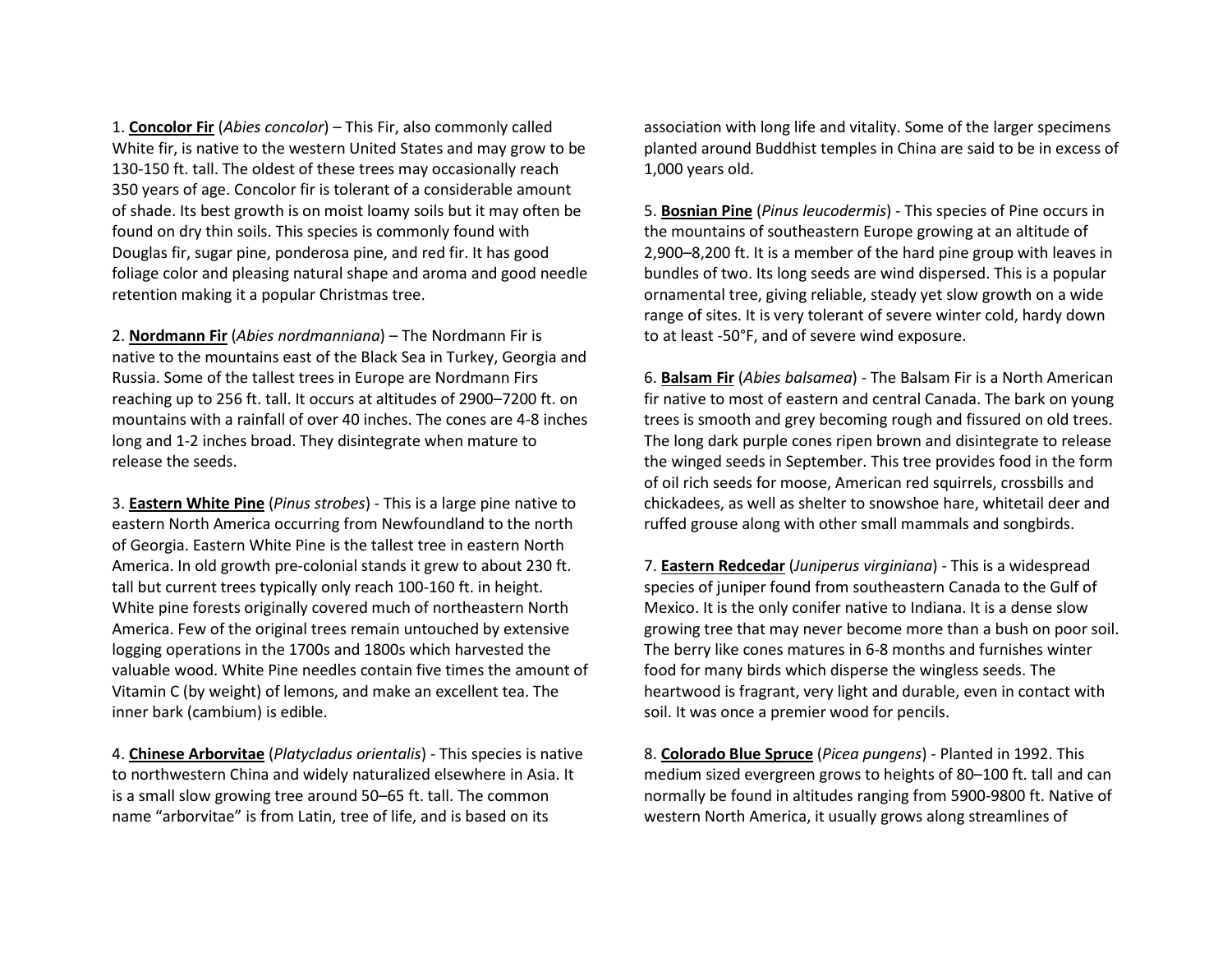mountain valleys. The cones of these trees are a beautiful reddish violet and become brown once pollinated. Due to its beautiful foliage the blue spruce is a highly popular garden tree and is also the national Christmas tree of America.

9. **Scotch Pine** (*Pinus sylvestris*) - Also known as Scots Pine, this tree is native to Europe and northern Asia. It can be found in Great Britain, Spain, Siberia and the Caucus mountains growing alongside various other trees such as the Norway spruce, Silver Birch, Common Rowan and other hardwood species. It can be cultivated as a Christmas tree, and many varieties are planted as ornamentals. It grows rapidly in almost any location. They can grow up to heights of 115 ft. and are marked as mature by their bare and straight trunk topped by a rounded mass of foliage.

10. **Austrian Pine** (*Pinus nigra*) - Planted in 1990. Also called the European Black Pine, The Austrian Pine is an eastern and southern European pine. It is a shade intolerant species yet it can resist snow and ice damage. It is planted often as an ornamental and commercially for Christmas trees. It typically reaches heights of 65–180 ft. at maturity and is known for being fairly long lived.

11. **Ponderosa Pine** (*Pinus ponderosa*) - Planted in 1990. This species is native to western North America and has four different subspecies: Northern Plateau Ponderosa Pine, Rocky Mountains Ponderosa Pine, Southwestern Ponderosa Pine, and Pacific Ponderosa Pine. They are rare in cultivation in the Northeast but are widely planted in other parts of the world. Their leaves are in bundles of 2 and their cones are purple when immature.

12. **Sawara-Cypress** (*Chamaecyparis pisifera*) - Planted in 1994. This tree is native to central Japan and displays distinctive, strongly flattened sprays spaced at even intervals. It is a slow growing tree that can reach heights of 115 ft. It is grown a fair amount for timber in Japan. As the wood carries a lemon scent and is very resistant to rotting, it is also used to build temples, shrines, palaces, and baths.

13. **Chinese Juniper** (*Juniperus chinenesis*) - Planted in 1974. These trees can grow to be 3-65 ft. in height as a tree or shrub. It is native to Southeast Asia and is commonly planted in many forms, most often as an ornamental. Younger trees have leaves that are needlelike while most leaves on the mature branches are scale-like.

14. (New conifer coming soon) *Formerly:* **Himalayan Juniper** (*Juniperus squamata*) - Planted in 1995. This native of the Himalayas rarely reaches the height of a tree. Typically a shrub it can be found growing in altitudes from 5250-16100 ft. With its flaky brown bark, this tree is also referred to as the "Flaky" Juniper. Its leaves are broad, needlelike and in threes while the cones are berry like.

15. **Dawn-Redwood** (*Metasequoia glyptostroboides*) - Planted in 1989. This genus includes only one species and was known only through the fossil record until living plants were found in the Sichuan-Hubei region China in the 1940s. These trees typically grow to heights of 130-150 ft. but can grow to heights of 200 ft. Due to their quick growth rate they are being considered for the use of forestry.

16. (New conifer coming soon)

17. (New conifer coming soon)

18. (New conifer coming soon) **Incense-Cedar** (*Calocedrus decurrens*) - A native tree of the northwestern United States.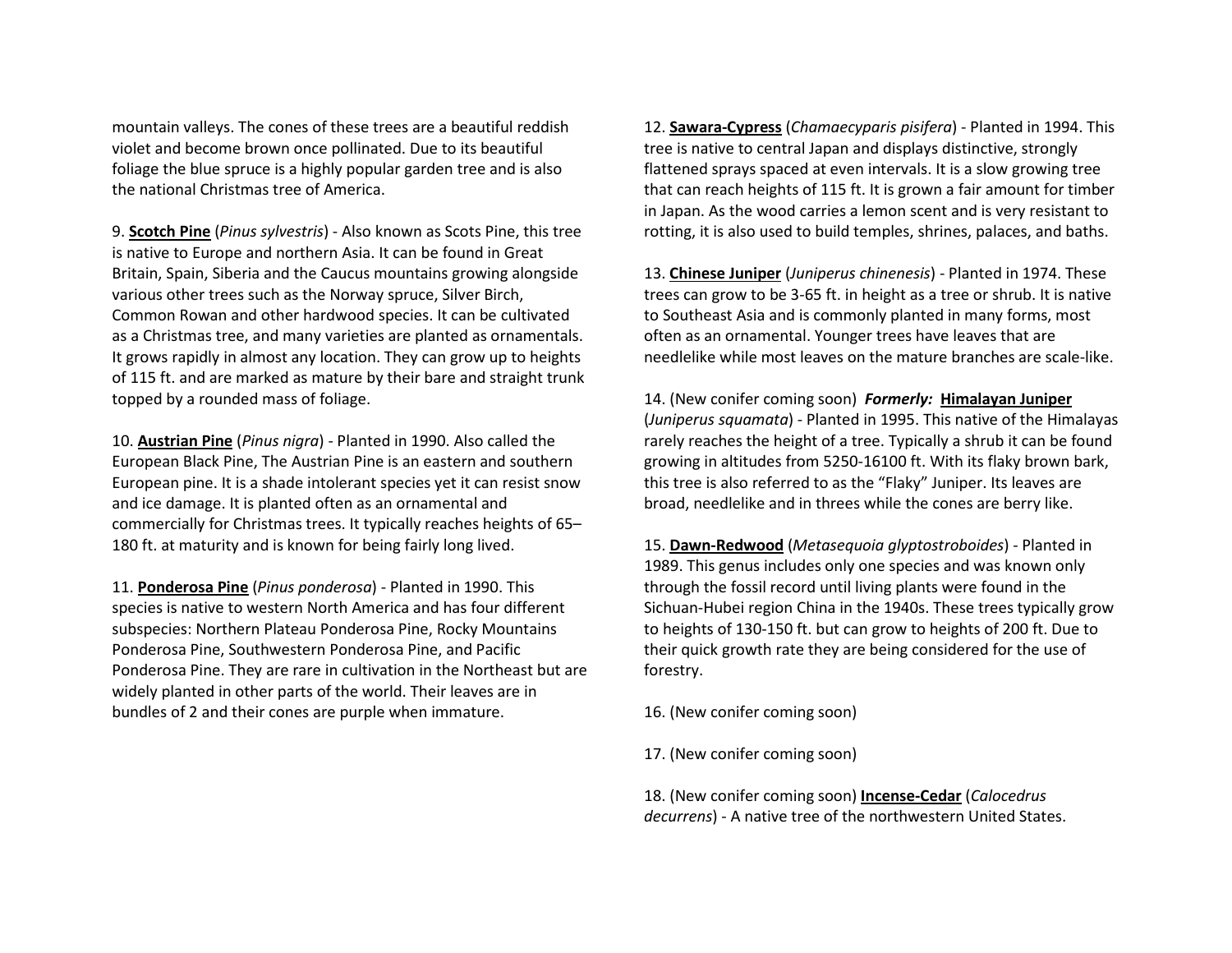Incense Cedar is but one genus out of three that belongs to the cypress family. It is a pleasing specimen in cultivation although a protected location is usually necessary. It grows in healthy abundance in western North America and reaches heights of 130-200 ft. The leaves are aromatic, bright green, and scale-like with glands on their backs. The Incense Cedars wood is typically used for pencils due to its softness and ability to be sharpened without splintering.

19. **American Arborvitae** (*Thuja occidentalis*) - Planted in 1990. This is one of the most frequently planted conifers in northeastern North America. These trees tend to be fairly small ranging in height from 32-65 ft. They grow well in swamps where there is no competition between larger and faster growing trees and they are excellent for planting in hedges. They have a long life span as some are found to be 1,000 years old. One dead specimen was found to be 1,500 years old. Its oils can be used as wart fighting medicine.

20. **Western Red Cedar** (*Thuja plicata*) - Planted in 1986. This is a native of northwestern North America that makes an excellent ornamental as well as fine telephone poles and cedar shakes. It grows to great heights, ranging from 160-200 ft. tall. The wood is resistant to decay and has a strong scent which can repel moth larvae. Native Americans used the wood and bark of this tree for such things as fishing pole lines, clothing, mats and other various items.

21. **Tamarack Larch** (*Larix laricina*) - Planted in 1990. This is one of few deciduous trees on this trail and is native to northern North America. They are often found in swamps or wet areas. These trees are small ranging from 32-65 ft. in height, with blue-green needlelike leaves that are only 1 inch long. They are sensitive to shade but can withstand winter temperatures as low as -65 C. The bark of this tree is rather tough but flexible in small strips.

22. **White Spruce** (*Picea glauca*) - Planted in 1959. The white spruce is a native of northeastern North America. It is a medium sized tree that grows rapidly reaching heights of 50-100 ft. It is often used as a Christmas tree although its leaves are dry and drop quickly like those of most spruces. In Canada these trees are of high economic importance providing wood and pulp for paper.

23. **Balsam-Fraser Fir** (*Abies balsamea X fraseri*) - This is a prized Christmas tree native to the southeastern United States. It is closely related to the balsam fir. It can make a nice ornamental but like the balsam fir it may lose its branches with age. The leaves are 1 inch long, and are usually whiter than those of the balsam fir.

24. **Turkey Fir** (*Abies X bornmuelleriana*) - This tree is native to the mountains of Northwestern Turkey. It is a natural cross between A. cephalonia and A. nordmanniana. Its leaves are 1-2 inches long and its cones are 5-6 inches long. Its needles are similar to the Fraser fir but are more drought tolerant. It is a popular Christmas tree in Europe and shows promise as a tree farm specimen in the US.

25. **Ernest Fir** (*Abies chensiensis var. ernesti*) - This tree is a native of China and was named for Ernest Wilson who traveled to this country on several occasions to catalog many plants and trees around 1912. As a tolerant species it is found over a wide geographic range from Szechuan to Yunnan. It is a vigorous tree with exceptional lime green growth in the spring carried on by dark green foliage.

26. **Greek Fir** (*Abies cephalonica*) - Planted in 1990. The Greek Fir is a native to the mountains of Greece. It can grow at altitudes 2950-5580 ft. with 40 inches of rainfall. Typically this species can be found integrated with its close relative, the Bulgarian Fir. It is a handsome dark green tree that grows to heights ranging from 80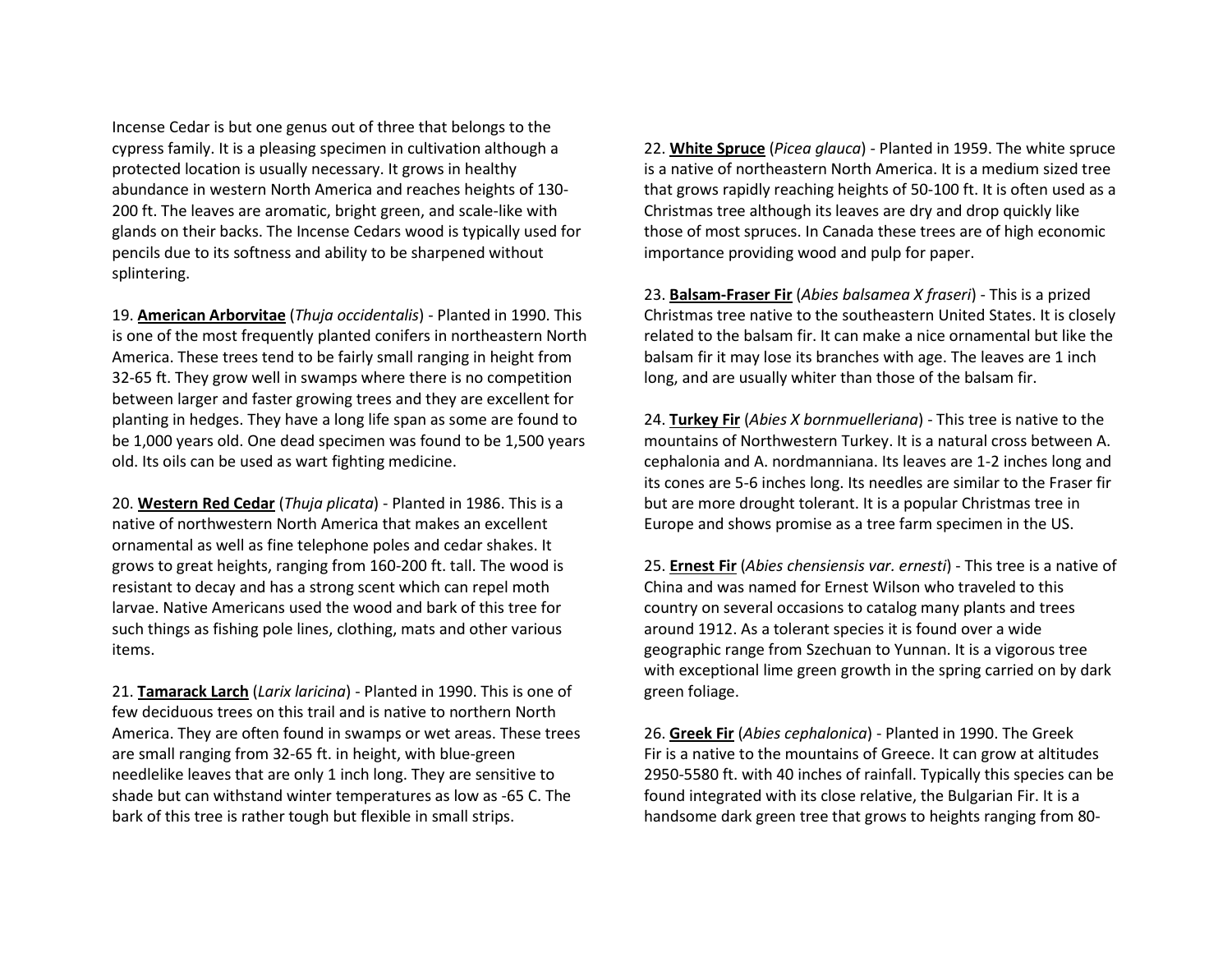110 ft. In ages past these trees were used to provide an ample source of wood, but due to scarcity they are now used only for ornamental purposes.

27. **Moroccan Fir** (*Abies pinsapo var. marocana*) - This is a variety of the Spanish Fir native to the Straits of Gibraltar in the mountains of northern Morocco. It is confined to altitudes of 4600-6900 ft. It differs from the Spanish Fir in that the leaves are less glaucous and the cones are slightly longer, 4-8 inches.

28. **China-Fir** (*Cunninghamia lanceolata*) - Planted in 1993. This species is one of two in the cunninghamia genus and is native to eastern Asia. Although called China-Fir it is not actually a fir. It reaches heights in the range of 160-180 ft. and bears blue-green, needlelike leaves. These trees are prized for their soft, durable, and well scented timber. Older specimens often look ragged, as the old needles may cling to stems for up to 5 years. The genus name Cunninghamia honors Dr. James Cunningham, a British doctor who introduced this species into cultivation in 1702.

29. **Norway Spruce** (*Picea abies*) - The Norway Spruce has been the most commonly planted ornamental conifer in the United States as its graceful sweeping boughs and rapid growth make it popular for cultivation. It is a native of Northeastern Europe and can reach heights of 115-180 ft. It is used widely for timber, forestry and paper production.

30. **Baldcypress** (*Taxodium distichum*) - This genus has three species that are native to southern North America. It is typically found anywhere from the Delaware Bay south to Florida and West to Texas. Its slightly drooping or hanging branches make it a feathery handsome tree. In swampy areas these trees grow "Cypress knees" which are roots that come above ground to support the structure of the tree. One early assumption for the function of these "knees"

was they provided oxygen to the roots. However, there is little actual evidence to support this. Louisiana adopted the Bald Cypress as their state tree in 1963.

31. **Japanese Red Pine** (*Pinus densiflora*) - This species is native to Japan. It is a hardy tree that can reach 65-115 ft. in height but is more commonly found as a large shrub when cultivated in northeastern North America. This tree is related closely to the Scotch pine with the most noticeable difference being its slender mid-green leaves as compared to the Scotch pine's glaucous blue leaves. Typically this tree is used for timber in Japan as well as for ornamental purposes.

32. **Carolina Hemlock** (*Tsuga caroliniana*) - This conifer is native to the southeastern United States, specifically to the mountain slopes of Virginia, Georgia, and North Carolina. Because of its limited occurrence, the species has little commercial value. In the areas where it does grow however it is valuable to wildlife. Birds eat the small seeds and nest in the thick cover of its branches while deer browse the branches and use them for shelter in winter. It is particularly attractive in winter when its branches are covered with snow.

33. **Chinese White Pine** (*Pinus armandii*) - This species is native to eastern Asia and grows in altitudes ranging from 3280-10830 ft. Like most members of the white pine group their leaves grow in bundles of five with a deciduous sheath. The seeds of the Chinese White Pine are harvested and sold as pine nuts. This tree also grows as an ornamental in parks and large gardens in Europe and North America. The scientific name commemorates the French missionary and naturalist, Armand David, who first introduced it to Europe.

34. **Red Pine** (*Pinus resinosa*) - Native to northeastern North America characterized by tall straight growth in a variety of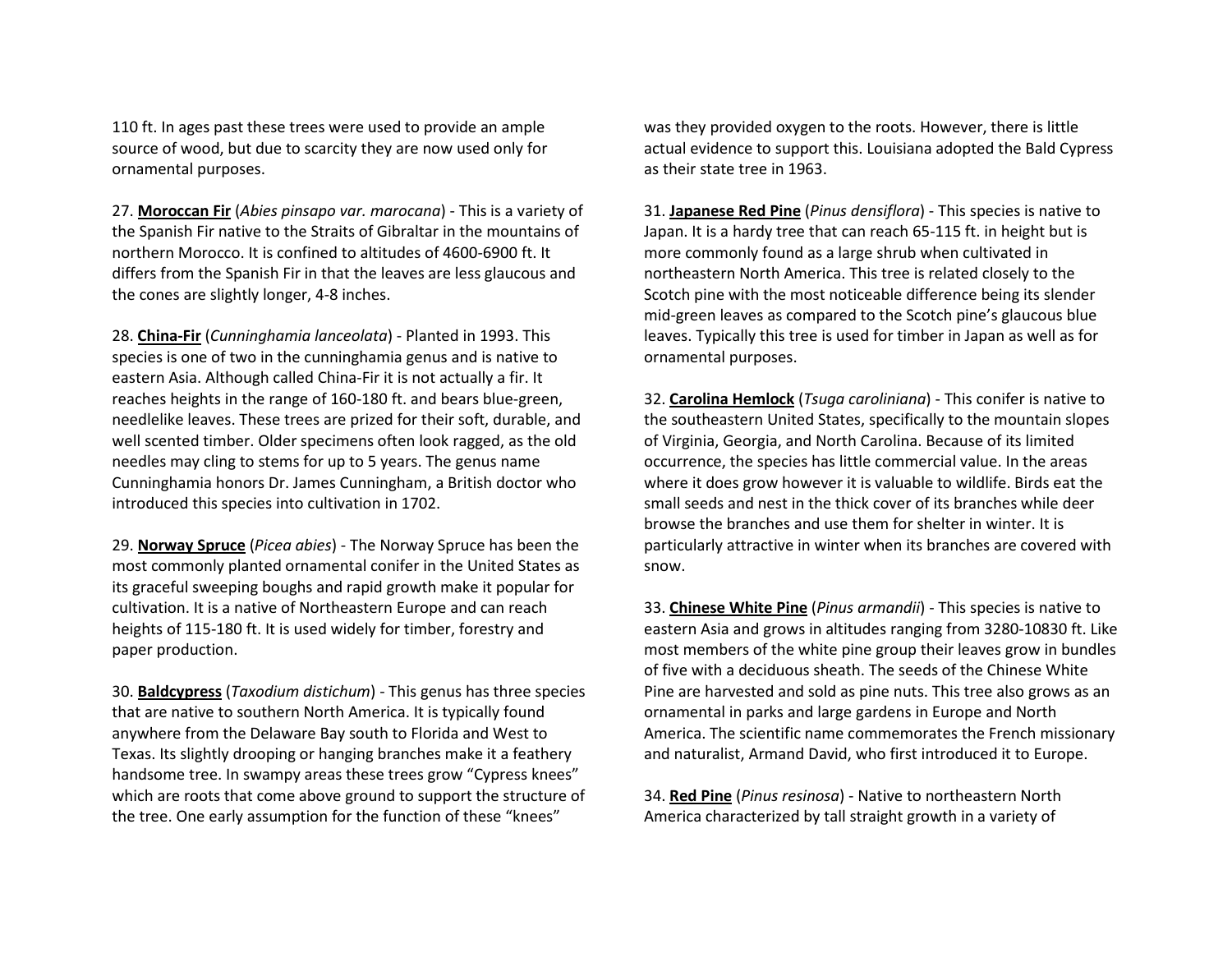habitats. Typically these trees range in height from 65-115 ft, but can reach 140 ft. in optimal conditions. The species is notable for its very constant morphology and low genetic variation throughout its range, suggesting it has been through a population bottleneck in its recent evolutionary history. The wood is valuable for forestry and the production of timber and paper pulp. It is the state tree of Minnesota.

35. (New conifer coming soon) *Formerly:* **Chinese Pine** (*Pinus tabulaeformis*) - Planted in 1994. This species is native to China. This is an irregularly growing shrub. Its leaves grow in bundles of 2 or 3, 2-6 inches long. Studies are currently being conducted on the origin of remnant forest stands of this species in southeastern Inner Mongolia.

36. **Douglas-Fir** (*Pseudotsuga menziesii*) - Planted in 1950. This species is native to western North America. It is one of the finest all purpose trees of its kind. It is among the most valuable conifers in the quality of its construction lumber and it makes a premium Christmas tree. It is normally fast growing and can reach heights of 65-330 ft. The Douglas-fir is named in honor of the Scottish botanist, David Douglas, who first introduced this species into cultivation. This is the state tree of Oregon.

37. **Canada Hemlock** (*Tsuga Canadensis*) - Native to eastern North America ranging from as far north as Nova Scotia, and as far south as northern Georgia. This tree ranges in height from 65-115 ft and can live up to 400 years of age. It is often used for ornamental purposes and is the State tree of Pennsylvania. The Canada Hemlock is threatened by the Hemlock Wolly Adelgid, a species of aphids that was brought to the U.S. from East Asia in 1942.

38. **Hondo Spruce** (*Picea jezoensis*) - Planted in 1986. This species is native to northeast Asia and Japan and can grow 100-160 ft. tall. It is often found in the isolated southern mountains in central Honshu, Japan. The Hondo Spruce is particularly important in far eastern Russia and northern Japan for its timber and paper production.

39. **Koyama Spruce** (*Picea koyamae*) - This extremely rare spruce grows at altitudes ranging from 4900-6500 ft. on the borders of Nangano and Yamanashi prefectures in Central Honshu, Japan. This medium sized evergreen grows up to 65 ft. with leaves 1/3-2/3 of an inch long. These trees are occasionally planted as ornamental trees and can be used for construction and paper making but due to its rarity it is has low commercial value.

40. **Fraser Fir** (*Abies balsamea x fraseri*) – Fraser fir trees were planted by Jim Cope's father in the 1930's or 1940's on his land, called Spruce Top, in the Finger Lakes region of New York State, near Ithaca. This fir grew from seed of one of those Fraser firs which was pollinated by balsam fir on the property yielding this hybrid which has characteristics of both species. The seedling was transplanted by Jim Cope and his son Ed Cope in the 1980's. Fraser fir which is native to the Smoky Mountains is closely related to Balsam fir which grows at high elevations or in bogs in the northeastern US and Canada.

41. **Meyer Spruce** (*Picea meyeri*) - This species is native to Nei Mongol in the northeast to Gansu in the southwest in China and is closely related to the Dragon Spruce of western China. It is being planted with increasing popularity as an ornamental in the United States to replace Blue Spruce which is more disease prone in humid climates. The wood is in close resemblance to other spruces but the species is too rare to be of economic value.

42. **Limber Pine** (*Pinus flexilis*) - The Limber Pine is native to the mountains in the western United States, specifically in sub alpine areas of the Rocky Mountains. This is a flexible and hardy species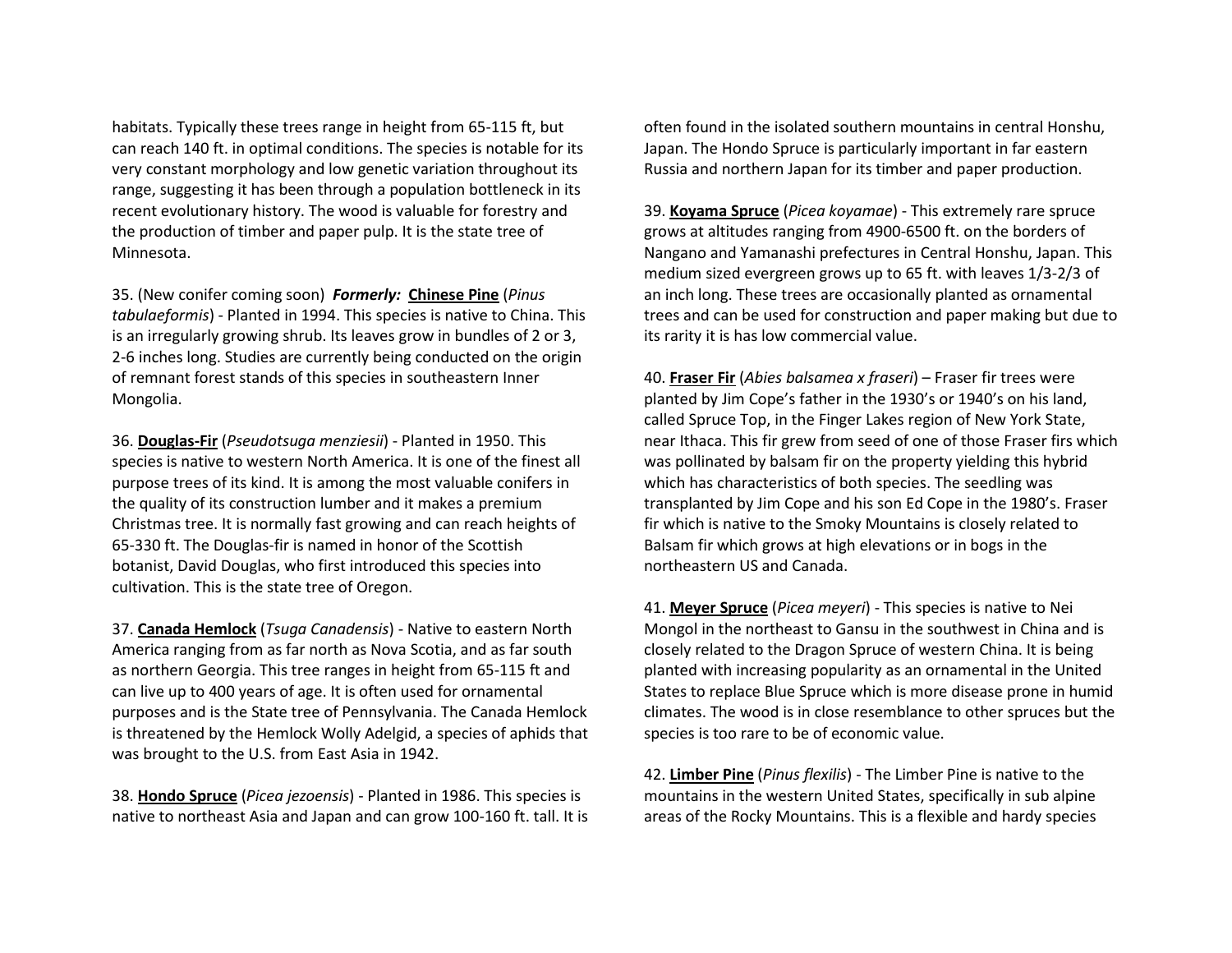that can grow rapidly. With its long, somewhat twisted branches it has an open and loose character. The Limber Pine serves as a food source for several species such as Mountain Bluebirds, Northern Flickers, Clark's Nutcrackers, and Red Squirrels. Unfortunately the Limber Pine is highly susceptible to White Pine Blister Rust which was introduced accidentally from Europe.

43. **Pitch Pine** (*Pinus rigida*) - The Pitch Pine is native to northeastern North America and it can range in height from 20-100 ft. This small to medium sized species has thick bark, an adaptation that protects the tree from all but severe fires. It is a durable tree but is infrequently cultivated due to its scraggly appearance. The shoots on its trunk allow it to grow after a fire but cause the trunk to be twisted making it unsuitable for timber. The species can be found growing in swampy lowlands, dry areas, and even sandy acid uplands.

44. **Himalayan Pine** (*Pinus wallichiana*) - Planted in 1950. This pine is also known as Bhutan Pine. It is native to the mountains of Himalaya and is marginally hardy in northeastern North America. Typically growing at altitudes 5900-14100 ft. in mountain valleys, these trees can grow to be 100-165 ft in height. Its long, droopy needles grow in bundles of five. The wood is moderately hard and makes good fire wood except for it giving off a pungent resinous smoke. It is another commercial source of turpentine although it is not produced freely. The Himalayan Pine is often planted in parks and gardens due to its attractive foliage and high resistance to pollution.

45. (New conifer coming soon) *Formerly:* **Lacebark Pine** (*Pinus bungeana*) - A native to northwestern China, this slow growing tree typically reaches 50-80 ft. tall. The Lacebark Pine is a valuable ornamental tree and is considered to be the most beautiful of the

pines due to its decorative bark. Many of these trees can be found planted near temples and some have lived over a 1000 years.

46. (New conifer coming soon) *Formerly:* **Jeffrey Pine** (*Pinus jeffreyi*) - This North America Pine grows southwest of Oregon through most of 3300-6600 ft and 5900-10000 ft. in its southern range, these trees are fairly large, reaching 80-130 ft. They bear needles that grow in bundles of three and are of a glaucous grey green color. It is a relative of the Ponderosa Pine and can be distinguished by its vanilla or lemon scent due to its high levels of heptanes, a highly volatile substance.

47. (New conifer coming soon) *Formerly:* **Bristlecone Pine** (*Pinus aristata*) - When you speak of longevity you speak of the Bristlecone Pine. The oldest bristlecone pines are single plants that have been alive for about 5,000 years. One organism of this species is called Methuselah, named after the longest living person in the bible. The wood is very dense and resinous making it resistant to insects and other possible pests. Growing in isolated groves with typically dry soil and high winds, these trees grow fairly slowly. The oldest single living organisms known are bristlecone pines and thus are of great importance in dendrochronology, tree ring dating.

48. **Dragon Spruce** (*Picea asperata*) - Planted in 1979. The Dragon Spruce is a native of western China. It is a bushy and slow growing tree at first but grows rapidly later in life and can reach up to 130 ft. in height. The needles are relatively long and grayish-green to bluegreen in color. This species can be found growing in Europe as an ornamental.

49. **Alcock Spruce** (*Picea alcoquiana*) - Formerly known as the Picea bicolor, this is a hardy species native to Japan. Its symmetrical growth habit and silvery foliage gives it a pleasing appearance and for that it is a popular ornamental tree in horticulture.